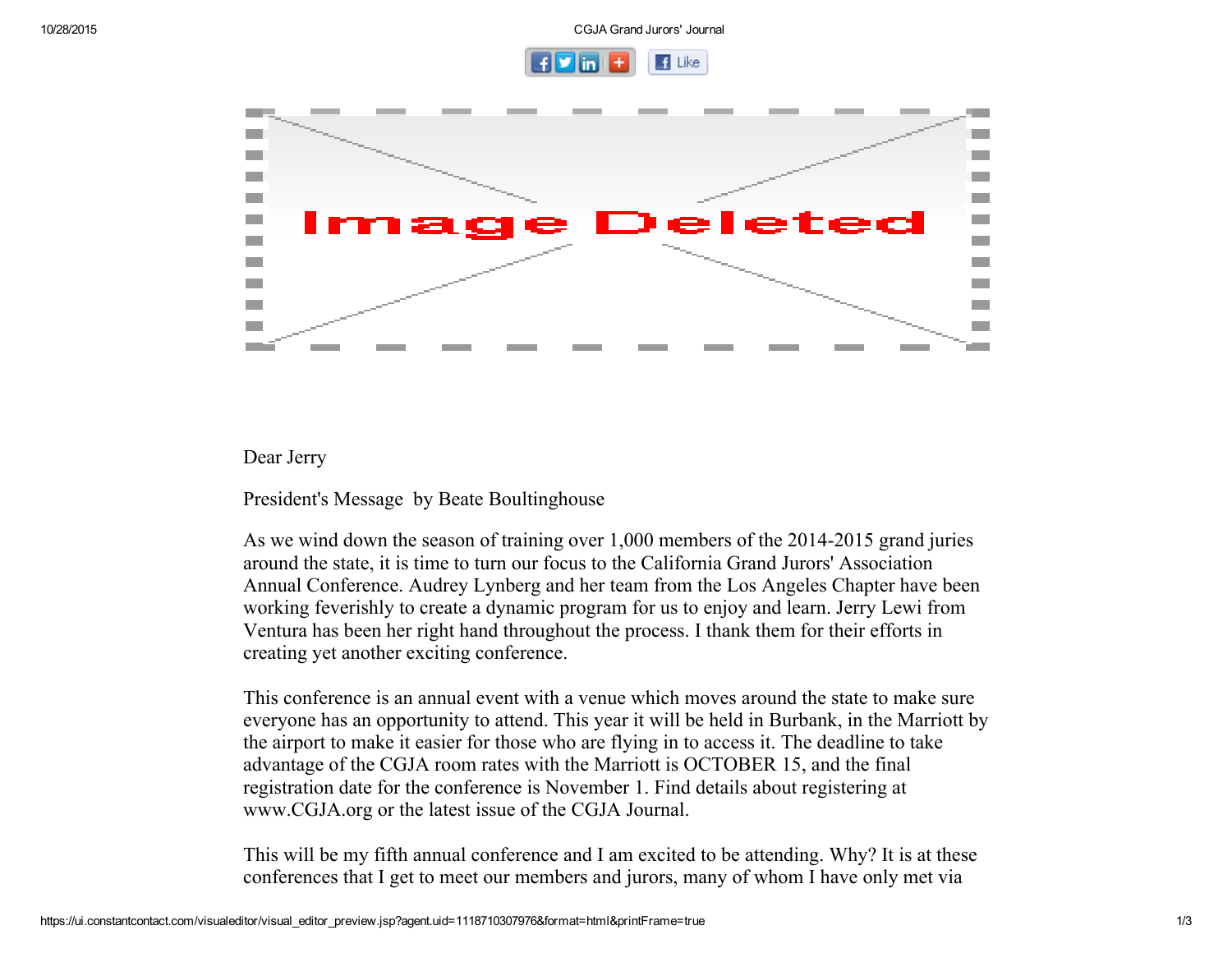## 10/28/2015 CGJA Grand Jurors' Journal

email or phone. We finally get to meet face to face and get to know each other just a wee bit better. I get to hear what is on your minds, what is going on in our chapters, and what it is you want the organization to do for you. I learn so much from you!

You will meet other members of the CGJA and other jurors from around the state. You will share laughter with old friends and new. You will be privy to all the interesting talks throughout the two days of the conference. If you belong to a chapter, you will hear about various chapter projects that will keep your members involved and give their membership meaning. Marsha Caranci, the chair of our esteemed training team will facilitate a panel discussion concerning local orientation programs some chapters conduct for their incoming jurors. You may want to take notes that you may incorporate some of their practices into what your chapter does. Or you may share some of your practices with others.

If you are an officer in your chapter, I do hope you will attend the chapter officers meeting and dinner on November 12 at 4:30 PM. Last year, over 50 of you attended and all shared in one way or another. All came away with fresh ideas and new perspectives. Members of the CGJA Board will be there to listen, answer questions, and understand what your concerns are. If you have not already signed up, please be sure to reach out to Lynn Runyan (Kern County) at runyanly@yahoo.com to do so.

And awards, did I mention awards? Will you, your chapter, or someone you know win any of the awards for Excellence in Reporting either for an excellent report or excellent media coverage? Who will win the prestigious Angelo Rolando Memorial Award for outstanding service to the CGJA? Come to the banquet to find out.

There will be something for everyone at this conference. I hope to see you there. Please, be sure to say hello that we can get to know each other a bit better.

You may register online at: https://cgja.org/products/conference/association-33nd-annualconference or print the attached form and mail it as instructed on the form.

See you in November, Beate

Beate Boultinghouse President, California Grand Jurors Association Chair, CGJA Education Committee